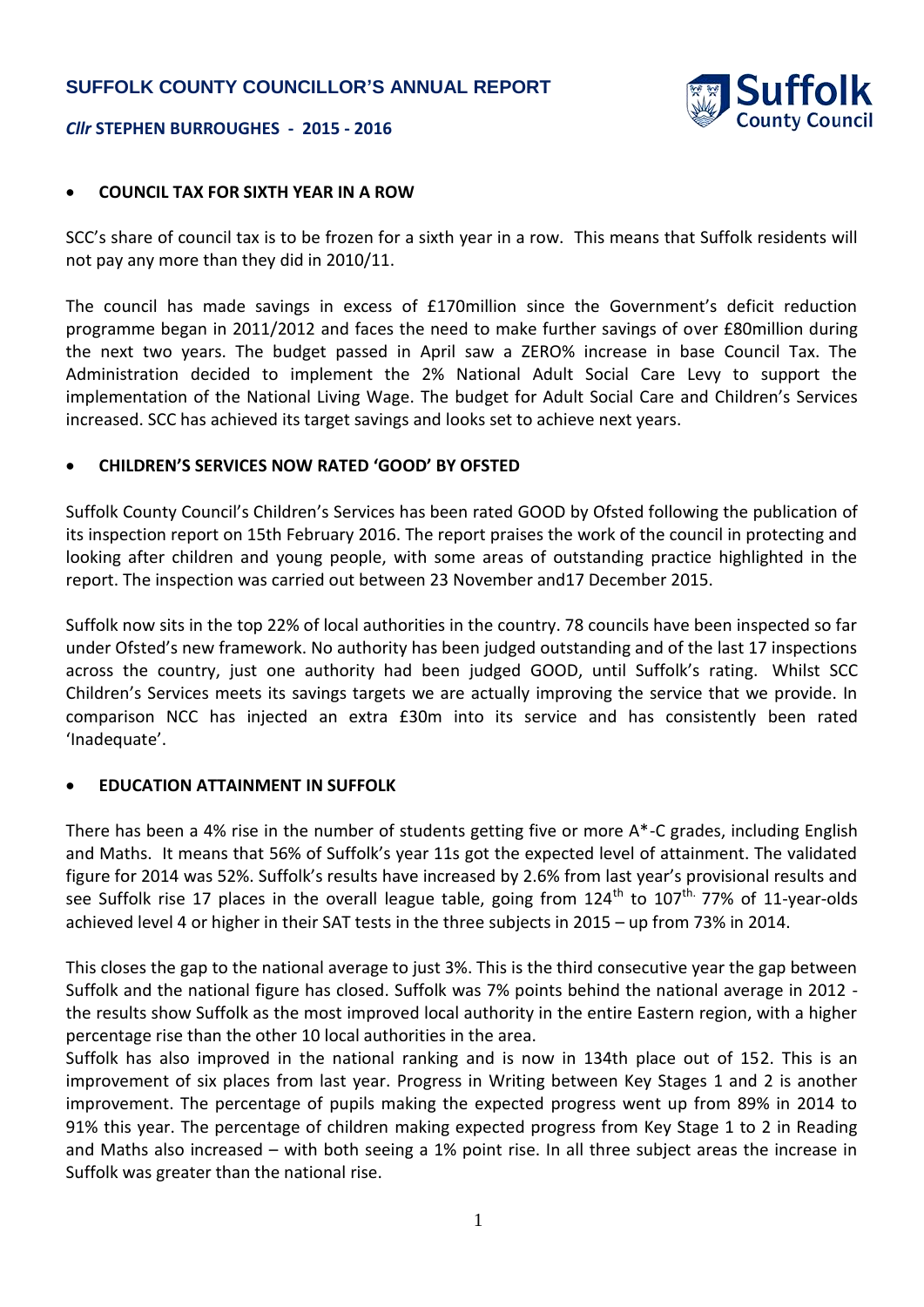## **IT'S 'GO' FOR THIRD CROSSING IN LOWESTOFT AND THE WET DOCK IN IPSWICH**

As part of the Chancellor's budget announcements, Suffolk featured strongly with the green light being given for both Lowestoft's third crossing over Lake Lothing and the new Wet Dock crossing in Ipswich. Lowestoft will get the third crossing over Lake Lothing after many years of campaigning and a recent petition signed by over 10,000 people. The Prime Minister committed to the crossing prior to the last General Election, committing the Government to deliver a new crossing by 2020. With this further pledge of £70 million the county council finally has the funding firmly in place to press ahead with the detailed planning required in order to bring about a third crossing over Lake Lothing. This is a massive piece of work and is estimated to cost in the region of £80-100 million, but in addition to the £70 million pledged by central Government, SCC will work to source the remaining money from local funding sources.

The third crossing will provide critical regional infrastructure for Suffolk and the wider eastern counties, as people and businesses move through Lowestoft to access the growing enterprise zone with its array of business and development opportunities. The approved business case by Suffolk County Council and the New Anglia LEP followed extensive analysis of options and potential impact and consultation and engagement with the local business community. The benefits of the scheme in the business case are reduced journey times for commuters and businesses and the alleviation of congestion. The project supports the continued development of future business growth in Lowestoft and the town's regeneration.

In addition to the third crossing in Lowestoft, the go-ahead has also been given for a new wet dock crossing in Ipswich, which will span the waterfront area of the town to connect communities with a new road infrastructure that will also serve a business and innovation centre based on an island in the dock itself.

# **BROADBAND ROLLOUT ON TARGET**

A resolution has now been reached between DCMS and the EU which will enable us to spend our full £30m of public funding, as well as the monies clawed back from the first contract a total of £33.9m on Phase 2. Work on the Broadband rollout continues as we progress Phase 1 of the Superfast Extension Programme (the 2nd contract). The first phase of rollout will be shared onto a map on the SCC website, and the second phase will be added within the next couple of months. To date, we have enabled 35 cabinets, and reached over 3,000 premises under the Superfast Extension Programme, towards a target of over 1,000 cabinets, and over 50,000.

For more information and updates please visit [www.betterbroadbandsuffolk.com](http://www.betterbroadbandsuffolk.com/)

# **RURAL TRANSPORT PROVISION**

The changes to how Rural Transport is provided will bring a positive difference to communities, providing residents with a single phone number for each area. The whole county is covered so there are no longer any areas where there may have been gaps in service. We've worked hard on our approach throughout this service transformation, engaging with range of people and organizations including those who currently provide services. This has helped us develop these new service contracts. The people who have been supplying these services have told us what is needed, not the other way around. As part of this project, we took into account the needs of all residents who use these services to ensure there will be no issues with access, particularly for elderly and disabled residents.